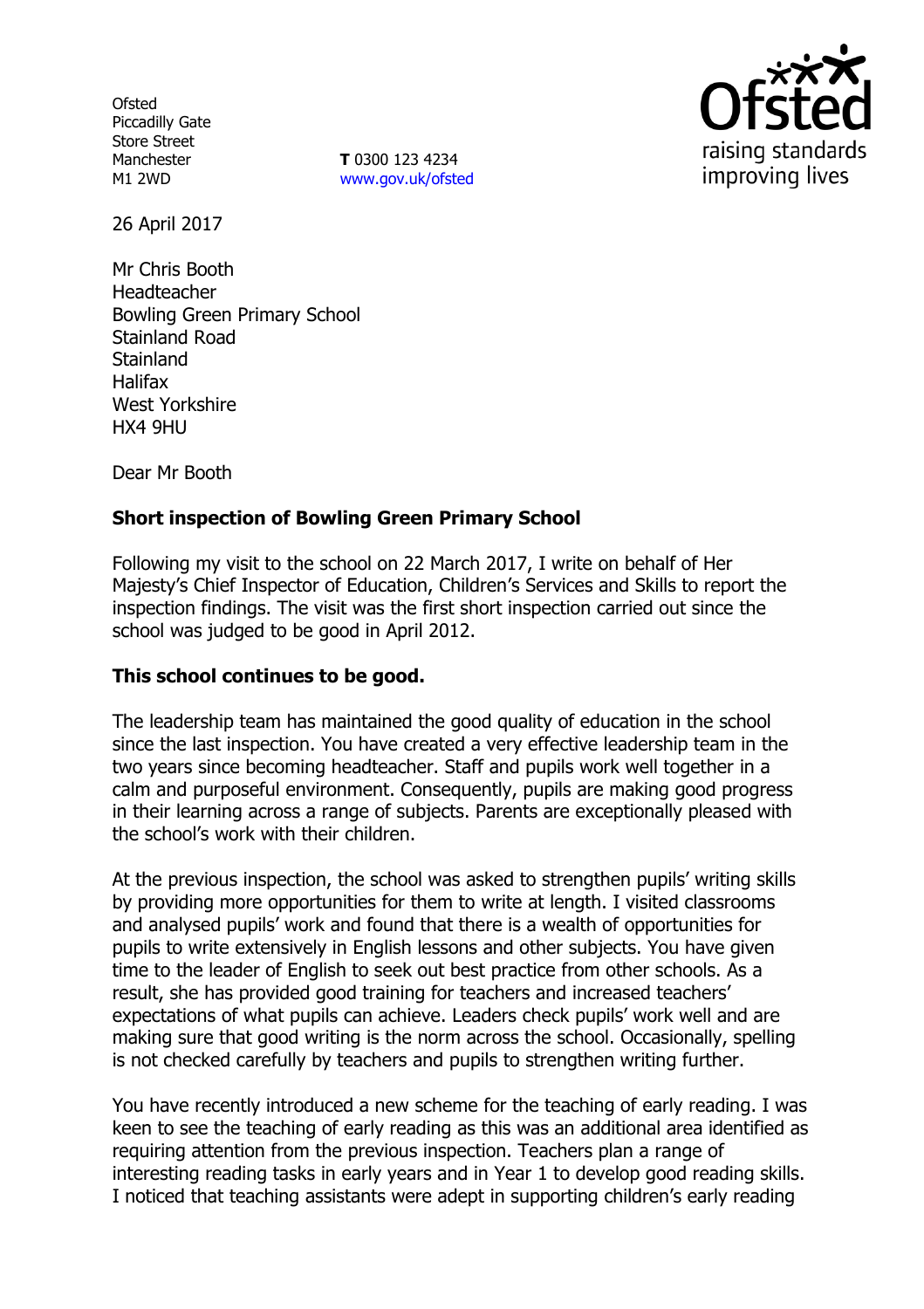

skills because of the good training they have received and teachers' very effective teamwork with their assistants. Occasionally, understanding of the sounds associated with letters is not checked well enough for the least able pupils to help them make swift progress. Overall, teachers and teaching assistants are using the new scheme well to help pupils make good progress in early reading.

Since the previous inspection, pupils' progress in mathematics has been strengthening to be consistently good by the end of key stage 2 in 2015. However, at the end of key stage 2 in 2016, progress in mathematics seemed to have slipped and was below average. I found that you and your new leader of mathematics had responded swiftly to this dip in progress. You rightly identified that mathematical reasoning and problem-solving needed strengthening. Your subject leader quickly designed resources and provided training for staff across the school to meet the requirements of the new mathematics curriculum. Pupils' work has improved quickly because staff have taken on the good advice and training from the subject leader. I found work was pitched well to meet pupils' needs. There is a good range of challenging tasks for pupils to solve and to think deeply about. It is clear that pupils are making good progress in mathematics. However, they are too dependent on adults checking that answers are right rather than employing a range of checking procedures for themselves.

# **Safeguarding is effective.**

You and your deputy headteacher have made sure that all safeguarding arrangements are fit for purpose. Staff are vigilant and are acutely aware that safeguarding is not just leadership's responsibility but their responsibility. Your deputy, the designated lead for safeguarding, keeps meticulous records that support children's safety effectively. Staff are informed appropriately of the needs of pupils and how they should be supported throughout the day. The school works closely with parents and external agencies in the local authority to ensure that children are kept safe. Should concerns be raised, the designated leader investigates thoroughly and puts early intervention plans in place to support children. All the parents responding to Parent View indicated that children were safe in school and well cared for.

Safeguarding training for staff and governors means they are knowledgeable and up to date with the most recent legislation. Governors receive appropriate reports about safeguarding and child protection at their regular meetings. The safeguarding governor is a skilled health professional and checks that procedures meet statutory requirements. The few staff contracted to the school one morning per week know the school's requirements for safeguarding. However, they are not clear about the recommended procedures for reporting allegations concerning colleagues, particularly if it were the headteacher.

# **Inspection findings**

■ You have an accurate view of the school. In a short period of time, you have created a dedicated leadership team that has strengthened the school's capacity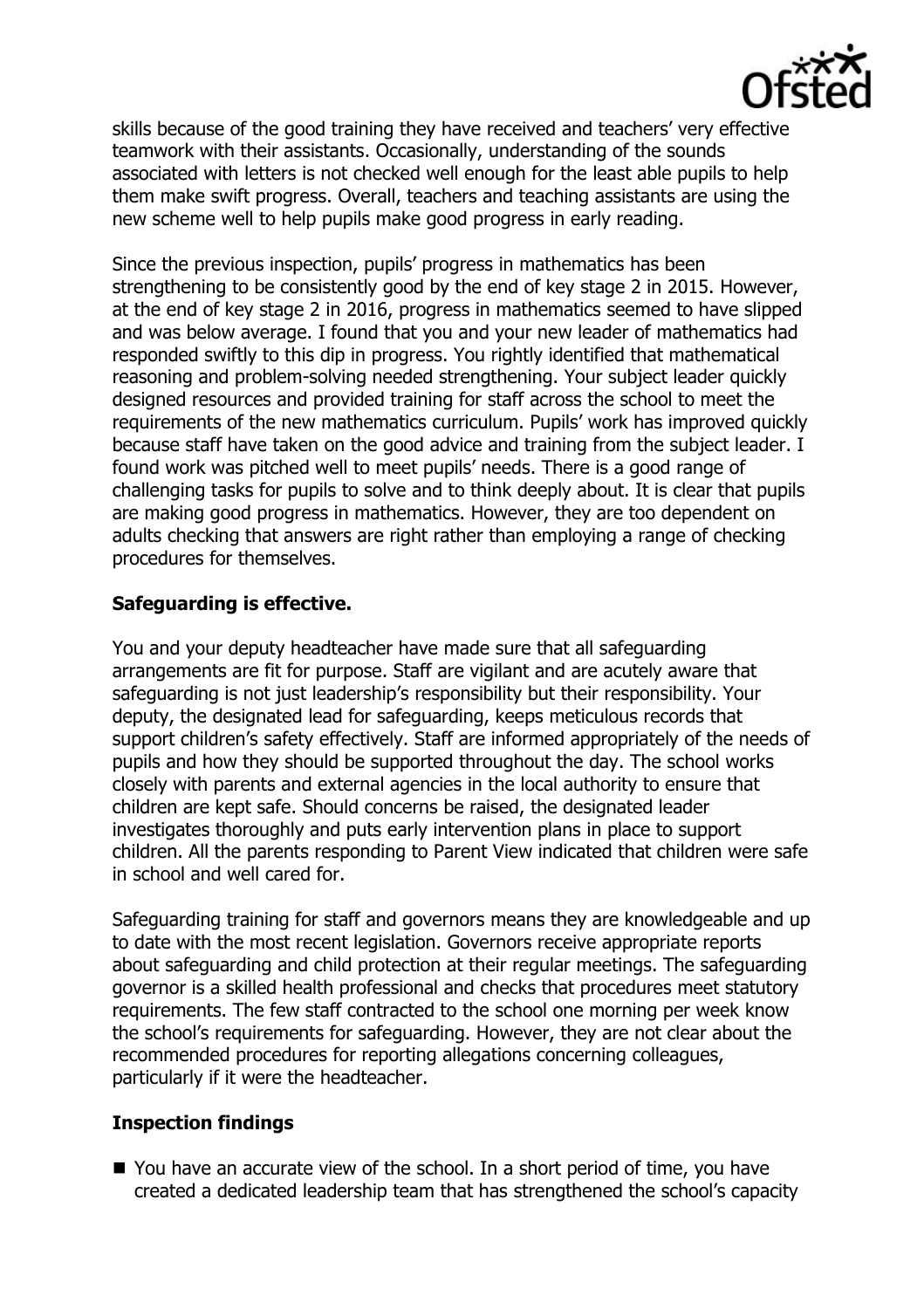

for further improvement. You have supported and coached new leaders, as has your deputy, and provided good professional development for leaders and staff. This is securing the strong improvements that have been made recently.

- Plans for improvement focus well on the key actions to strengthen teaching and outcomes for pupils. However, you are not always clear about how much you want pupils, including disadvantaged pupils, to progress because of the actions you are taking. This limits precise analysis by you and your governors of how effective these actions are.
- Teachers plan interesting tasks to engage pupils well in their learning. They ensure that pupils draft and edit their writing to improve it. There is a touch of inconsistency in how extensively pupils write to make sure that they secure the highest standards. The leader of English is aware of this and is working to 'iron it out'. The vast majority read well, enjoy reading and are keen to read to adults.
- Teachers expect pupils to set out mathematical work logically and neatly to support good learning. Occasionally, pupils, particularly the most able, are not encouraged to tackle more challenging work swiftly enough in mathematics to make sure that their progress is better than good. An analysis of pupils' work showed few opportunities for pupils to apply their mathematical skills in other subjects.
- **Pupils conduct themselves well and they have good attitudes to learning.** Generally, they take pride in their work and handwriting is of a high standard. Occasionally, when teacher expectations are not high, pupils' presentation can vary and the quality of their work can slip.
- **Pupils are tolerant and respectful of others. They all say that they are safe and** that bullying is rare. They say that they 'trust staff and can share their worries and concerns', knowing that something will be done to support them effectively. Attendance is above average and few pupils are often absent.
- **Pupils know how to keep themselves safe and are aware of how to report** safeguarding issues to the school or online to the NSPCC. Pupils are very clear about how to stay safe when using the internet as safety is promoted exceptionally well by the school through computer lessons, assemblies and the school website.
- Additional government funding to support disadvantaged pupils and those who have special educational needs and/or disabilities is spent well. You have identified the needs of these pupils well, and their barriers to learning, to make sure that their progress is good. Your deputy checks the work of disadvantaged pupils very regularly and it is clear that gaps in attainment are diminishing when compared to other pupils nationally.
- Governors are clear about the strengths and areas for development in the school. Some are new to their role and are contributing well under the good guidance of the chair of governors. Governors are well informed about the school through accurate local authority reporting, meetings with subject leaders and comprehensive headteacher reports.